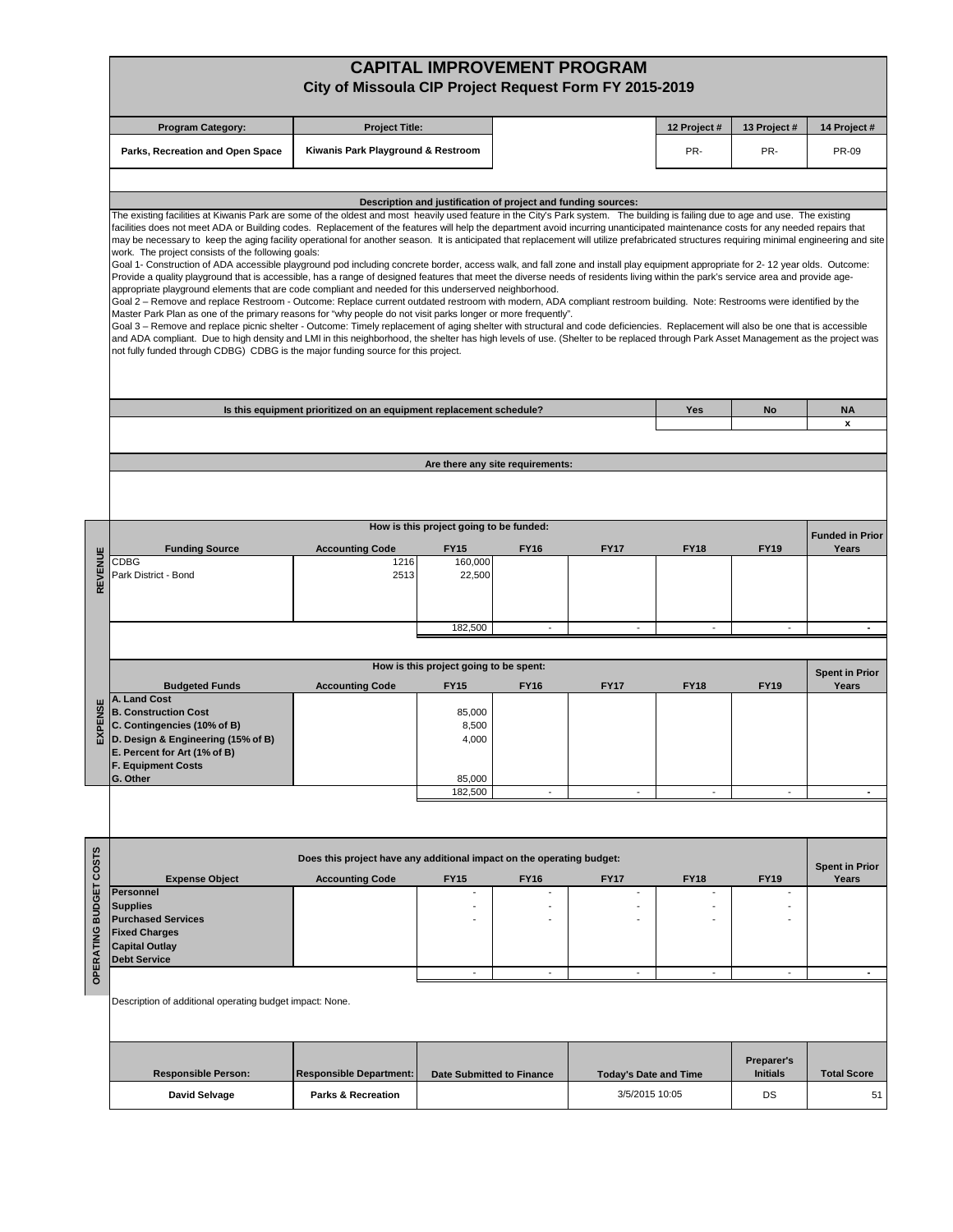|                                                                                                                                                                                                                                                                                        |                                    |              |                                                                                                                                                                                                                                                                                                                                                                                                                                                                                                                                                         | <b>CAPITAL IMPROVEMENT PROGRAM</b><br><b>Project Rating</b><br>(See C.I.P. Instructions For Explanation of Criteria)                                                                         |                |                              |  |  |  |  |
|----------------------------------------------------------------------------------------------------------------------------------------------------------------------------------------------------------------------------------------------------------------------------------------|------------------------------------|--------------|---------------------------------------------------------------------------------------------------------------------------------------------------------------------------------------------------------------------------------------------------------------------------------------------------------------------------------------------------------------------------------------------------------------------------------------------------------------------------------------------------------------------------------------------------------|----------------------------------------------------------------------------------------------------------------------------------------------------------------------------------------------|----------------|------------------------------|--|--|--|--|
| <b>Program Category:</b>                                                                                                                                                                                                                                                               | <b>Project Title:</b>              |              |                                                                                                                                                                                                                                                                                                                                                                                                                                                                                                                                                         | PR-04                                                                                                                                                                                        |                | 10 Project#                  |  |  |  |  |
| Parks, Recreation<br>and Open Space                                                                                                                                                                                                                                                    | Kiwanis Park Playground & Restroom |              |                                                                                                                                                                                                                                                                                                                                                                                                                                                                                                                                                         |                                                                                                                                                                                              |                | <b>PR-09</b>                 |  |  |  |  |
|                                                                                                                                                                                                                                                                                        | <b>Qualitative Analysis</b>        | Yes          | <b>No</b>                                                                                                                                                                                                                                                                                                                                                                                                                                                                                                                                               | <b>Comments</b>                                                                                                                                                                              |                |                              |  |  |  |  |
| 1. Is the project necessary to meet federal,<br>state, or local legal requirements? This cri-<br>terion includes projects mandated by Court<br>Order to meet requirements of law or other<br>requirements. Of special concern is that the<br>project be accessible to the handicapped. |                                    | X            |                                                                                                                                                                                                                                                                                                                                                                                                                                                                                                                                                         | Replacement of both features in necessary to meet and fully comply with ADA code requirements and building code<br>provisions related to public safety and health.                           |                |                              |  |  |  |  |
| 2. Is the project necessary to fulfill a con-<br>tractual requirement? This criterion includes<br>Federal or State grants which require local<br>participation. Indicate the Grant name and<br>number in the comment column.                                                           |                                    |              | X                                                                                                                                                                                                                                                                                                                                                                                                                                                                                                                                                       |                                                                                                                                                                                              |                |                              |  |  |  |  |
| 3. Is this project urgently required? Will de-<br>lay result in curtailment of an essential ser-<br>vice? This statement should be checked<br>'Yes" only if an emergency is clearly indi-<br>cated; otherwise, answer "No". If "Yes",<br>be sure to give full justification.           |                                    |              | X                                                                                                                                                                                                                                                                                                                                                                                                                                                                                                                                                       | The structure has not been deemed hazardous, however, conditions of the wood logs and the age of restroom<br>plumbing could deteriorate or fail with little notice.                          |                |                              |  |  |  |  |
| 4. Does the project provide for and/or im-<br>prove public health and/or public safety?<br>This criterion should be answered "No" un-<br>less public health and/or safety can be<br>shown to be an urgent or critical factor.                                                          |                                    | X            |                                                                                                                                                                                                                                                                                                                                                                                                                                                                                                                                                         | The existing log structure and roof are in poor condition due to age. The current restrooms are difficult to clean and<br>are unattractive                                                   |                |                              |  |  |  |  |
| Raw<br><b>Score</b><br><b>Quantitative Analysis</b><br>Range                                                                                                                                                                                                                           |                                    |              |                                                                                                                                                                                                                                                                                                                                                                                                                                                                                                                                                         | <b>Comments</b>                                                                                                                                                                              | Weight         | <b>Total</b><br><b>Score</b> |  |  |  |  |
| 5. Does the project result in maximum<br>benefit to the community from the<br>investment dollar?                                                                                                                                                                                       |                                    | $(0-3)$<br>3 | Yes. Shelters and restrooms represent a significant economic and public health benefit to the City<br>and are an effective use of public funding. Indirect benefits to the community include promotion of<br>tourism, protecting public health, and enhancement of the sense of community Economic<br>development opportunities associated with tourism are enhanced. for activities such as biking,<br>walking, running events, and river floating. Use of CDBG funding maximizes community benefit by<br>providing jobs primarily to local businesses | 5                                                                                                                                                                                            | 15             |                              |  |  |  |  |
| 6. Does the project require speedy<br>implementation in order to assure its<br>maximum effectiveness?                                                                                                                                                                                  |                                    | $(0-3)$<br>3 | Yes. Each year the project is delayed, costs increase. This is true for consultant fees, materials,<br>contracted labor and acquisition when needed.                                                                                                                                                                                                                                                                                                                                                                                                    | 4                                                                                                                                                                                            | 12             |                              |  |  |  |  |
| 7. Does the project conserve energy,<br>cultural or natural resources, or reduce<br>pollution?                                                                                                                                                                                         |                                    | $(0-3)$<br>1 | Yes, in that prospective users will not have to travel as far for a quality facility that meets their picnic<br>event needs.                                                                                                                                                                                                                                                                                                                                                                                                                            | $\overline{4}$                                                                                                                                                                               | $\overline{4}$ |                              |  |  |  |  |
| 8. Does the project improve or expand<br>upon essential City services where such<br>services are recognized and accepted as<br>being necessary and effective?                                                                                                                          | $(0-2)$<br>2                       | to all.      | Yes. This project will help meet ADA needs within the community, thus providing for equal access                                                                                                                                                                                                                                                                                                                                                                                                                                                        | 4                                                                                                                                                                                            | 8              |                              |  |  |  |  |
| 9. Does the project specifically relate to the<br>City's strategic planning priorities or other<br>plans?                                                                                                                                                                              |                                    | $(0-3)$<br>3 |                                                                                                                                                                                                                                                                                                                                                                                                                                                                                                                                                         | Yes. The project is supported by the Master Parks Plan, the 2014 Park Asset Management Plan<br>and is supported by the public as evidenced in the City-County 2010 park satisfaction survey. | 4              | 12                           |  |  |  |  |
|                                                                                                                                                                                                                                                                                        |                                    |              |                                                                                                                                                                                                                                                                                                                                                                                                                                                                                                                                                         | <b>Total Score</b>                                                                                                                                                                           |                | 51                           |  |  |  |  |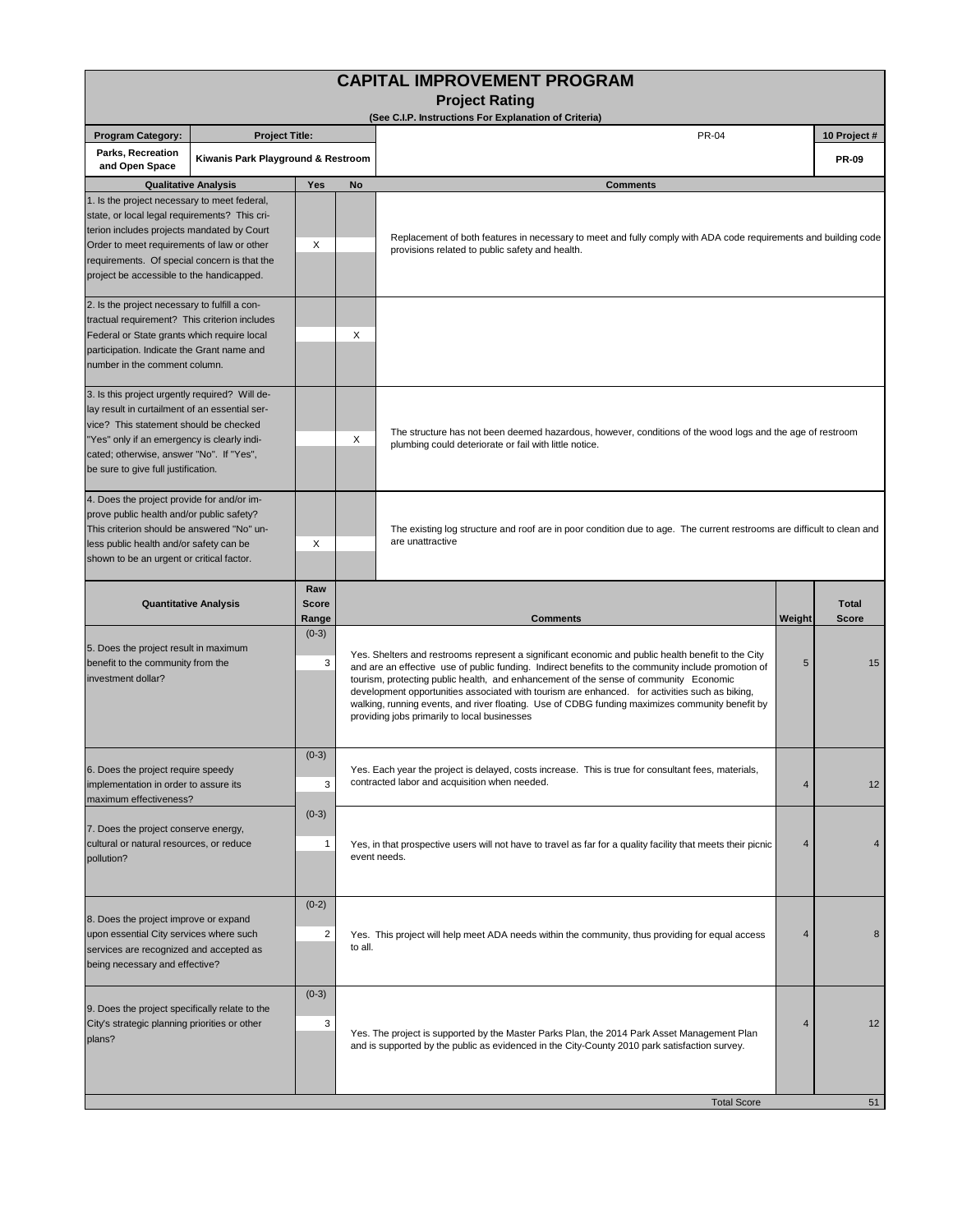|                                                  |                          |                          |  |                      | quotes)                |  |                                            |        |                        |                                                         |       |
|--------------------------------------------------|--------------------------|--------------------------|--|----------------------|------------------------|--|--------------------------------------------|--------|------------------------|---------------------------------------------------------|-------|
|                                                  | Project                  |                          |  |                      | <b>Source of Funds</b> |  | <b>Source of Funds</b>                     |        | <b>Source of Funds</b> |                                                         |       |
|                                                  |                          | <b>Source</b>            |  | <b>CDBG</b>          |                        |  | Missoula Parks&<br><b>Rec Construction</b> |        |                        | Missoula Parks& Rec In-<br><b>Kind Design/Site work</b> |       |
| <b>Total Budget</b>                              | $\zeta$                  | 182,000                  |  | $\zeta$              | 160,000                |  | $\zeta$                                    | 17,000 |                        | $\zeta$                                                 | 5,000 |
| <b>Detailed Expenditures</b>                     |                          |                          |  |                      |                        |  |                                            |        |                        |                                                         |       |
| <b>Administrative Expenses</b>                   |                          |                          |  |                      |                        |  |                                            |        |                        |                                                         |       |
| Salary & Wages \$                                |                          | 4,000                    |  |                      |                        |  |                                            |        |                        | \$                                                      | 4,000 |
| Employee Benefits \$                             |                          | 1,000                    |  |                      |                        |  |                                            |        |                        | \$                                                      | 1,000 |
| Supplies \$                                      |                          | $\overline{\phantom{a}}$ |  |                      |                        |  |                                            |        |                        |                                                         |       |
| Printing/Duplicating/Postage                     | $\vert \mathsf{s}$       | $\overline{\phantom{a}}$ |  |                      |                        |  |                                            |        |                        | \$                                                      |       |
| Professional Services \$<br>Playground Design \$ |                          | $\overline{\phantom{a}}$ |  |                      |                        |  |                                            |        |                        |                                                         |       |
|                                                  |                          | $\overline{\phantom{a}}$ |  |                      |                        |  |                                            |        |                        |                                                         |       |
| <b>Playground - Construction</b>                 |                          |                          |  |                      |                        |  |                                            |        |                        |                                                         |       |
| Demo                                             | $\zeta$                  | 10,380                   |  | \$                   | 5,280                  |  | \$                                         | 5,100  |                        |                                                         |       |
| Site work                                        | $\vert \mathsf{S} \vert$ | 8,350                    |  | \$                   | 8,350                  |  |                                            |        |                        |                                                         |       |
| Playground Equipment \$                          |                          | 75,000                   |  | \$                   | 75,000                 |  | \$                                         |        |                        |                                                         |       |
| Restroom \$                                      |                          | 41,000                   |  | \$                   | 41,000                 |  |                                            |        |                        |                                                         |       |
| Installation \$                                  |                          | 5,000                    |  | \$                   | 5,000                  |  |                                            |        |                        |                                                         |       |
| <b>Fall Zone Material</b>                        | \$                       | 9,800                    |  | \$                   | 4,900                  |  | \$                                         | 4,900  |                        |                                                         |       |
| Concrete work                                    | $\vert \mathsf{S}$       | 5,588                    |  | \$                   | 5,588                  |  |                                            |        |                        |                                                         |       |
| Landscaping                                      | \$                       | 13,882                   |  | \$                   | 13,882                 |  |                                            |        |                        |                                                         |       |
| Other                                            | $\zeta$                  | 1,000                    |  | \$                   | 1,000                  |  |                                            |        |                        |                                                         |       |
| Contingency \$                                   |                          | 7,000                    |  | \$                   |                        |  | \$                                         | 7,000  |                        |                                                         |       |
|                                                  |                          |                          |  |                      |                        |  |                                            |        |                        |                                                         |       |
| <b>Total Expenditures</b>                        | \$                       | 182,000                  |  | $\boldsymbol{\zeta}$ | 160,000                |  | \$                                         | 17,000 |                        | \$                                                      | 5,000 |

**Budget - Proposed Budget Kiwanis Park Replacement of Playground, Shelter and Restroom (pending public input and final**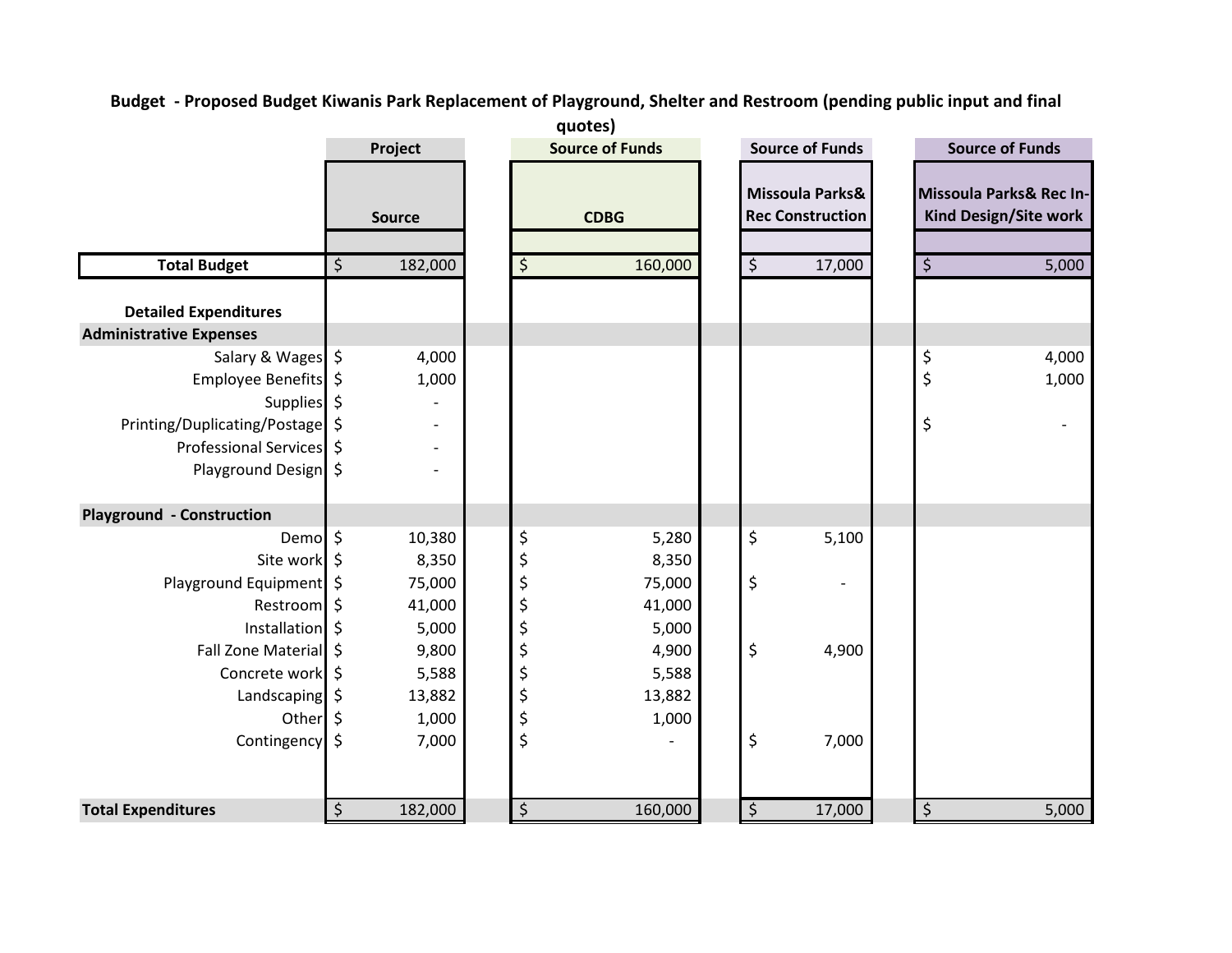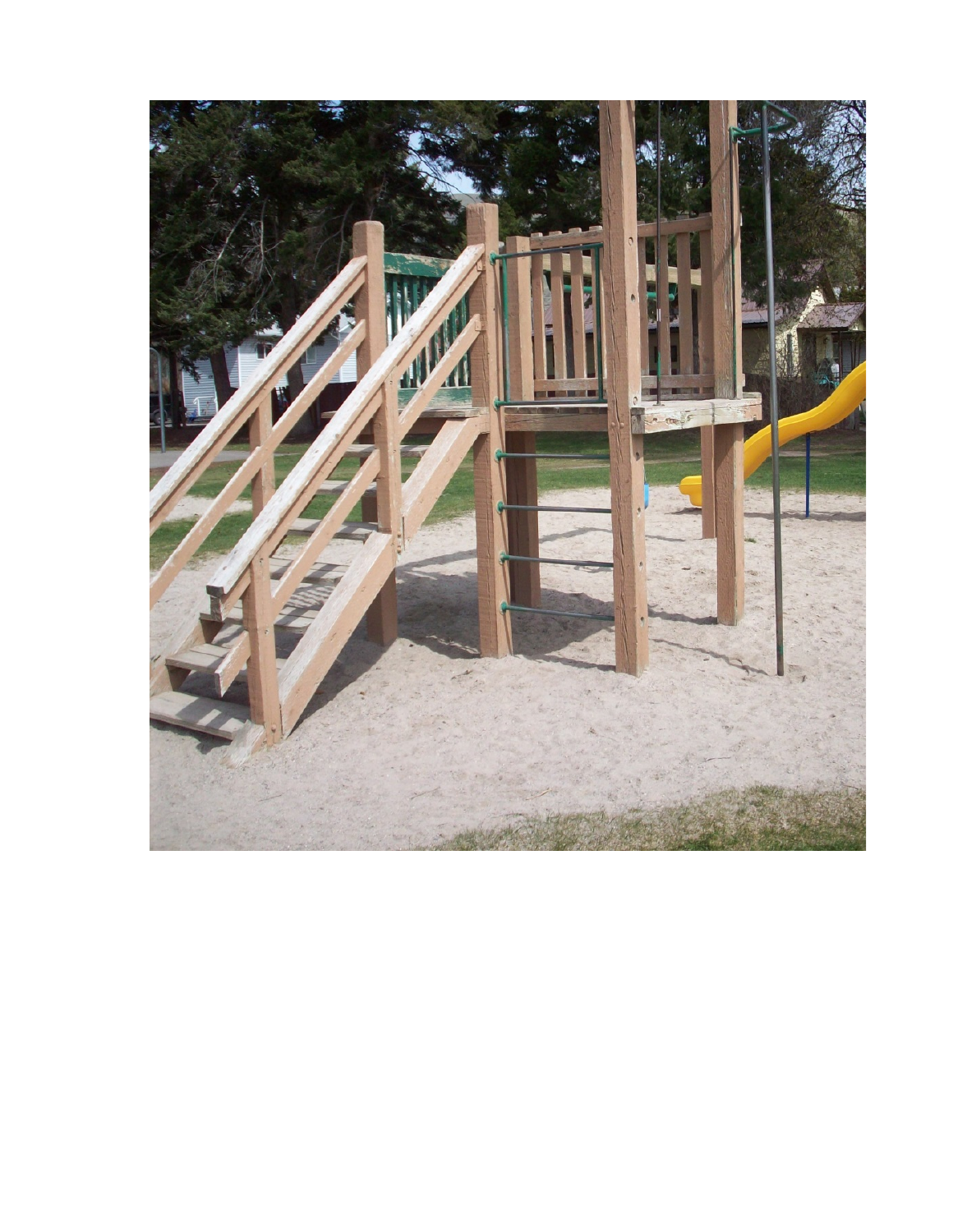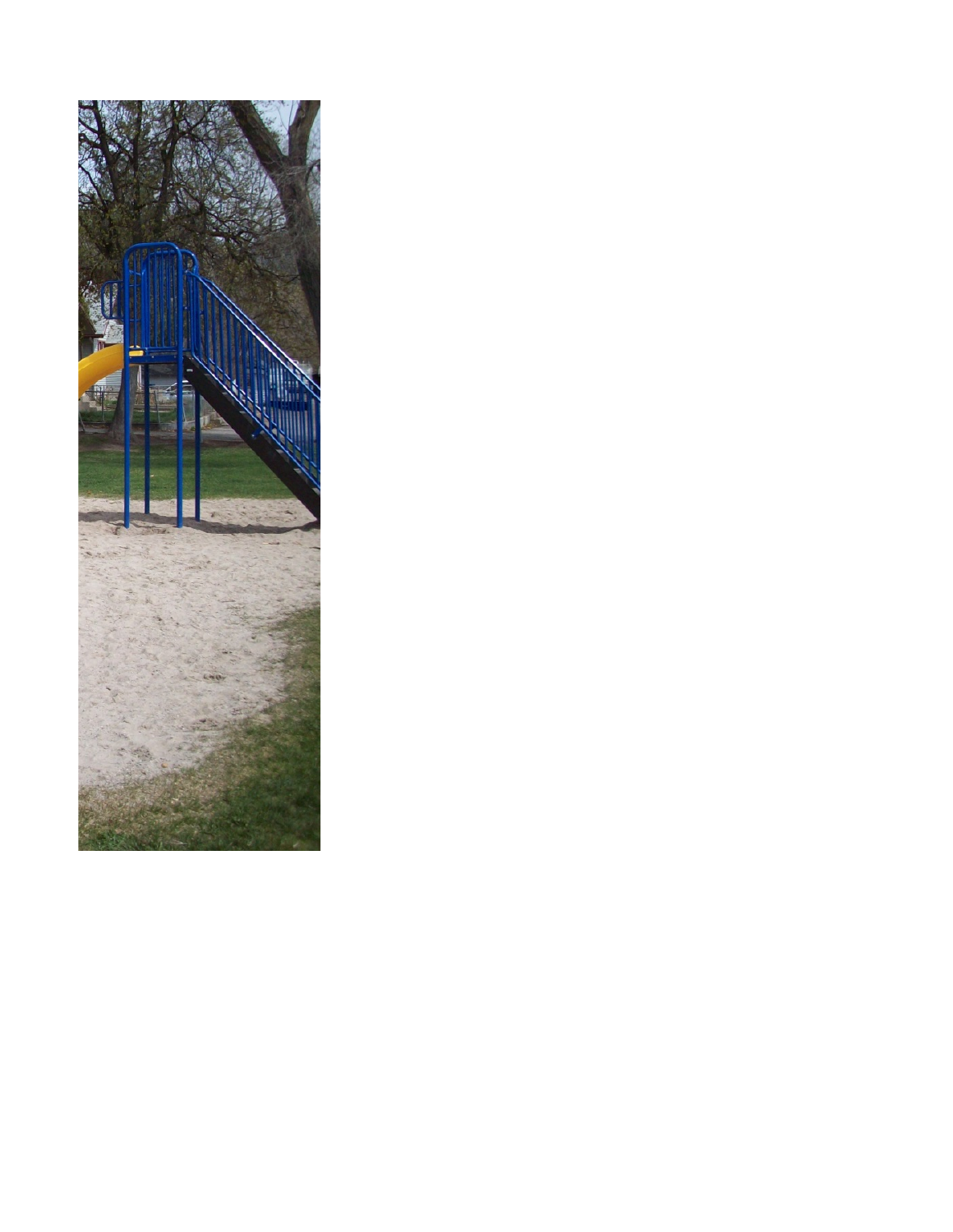